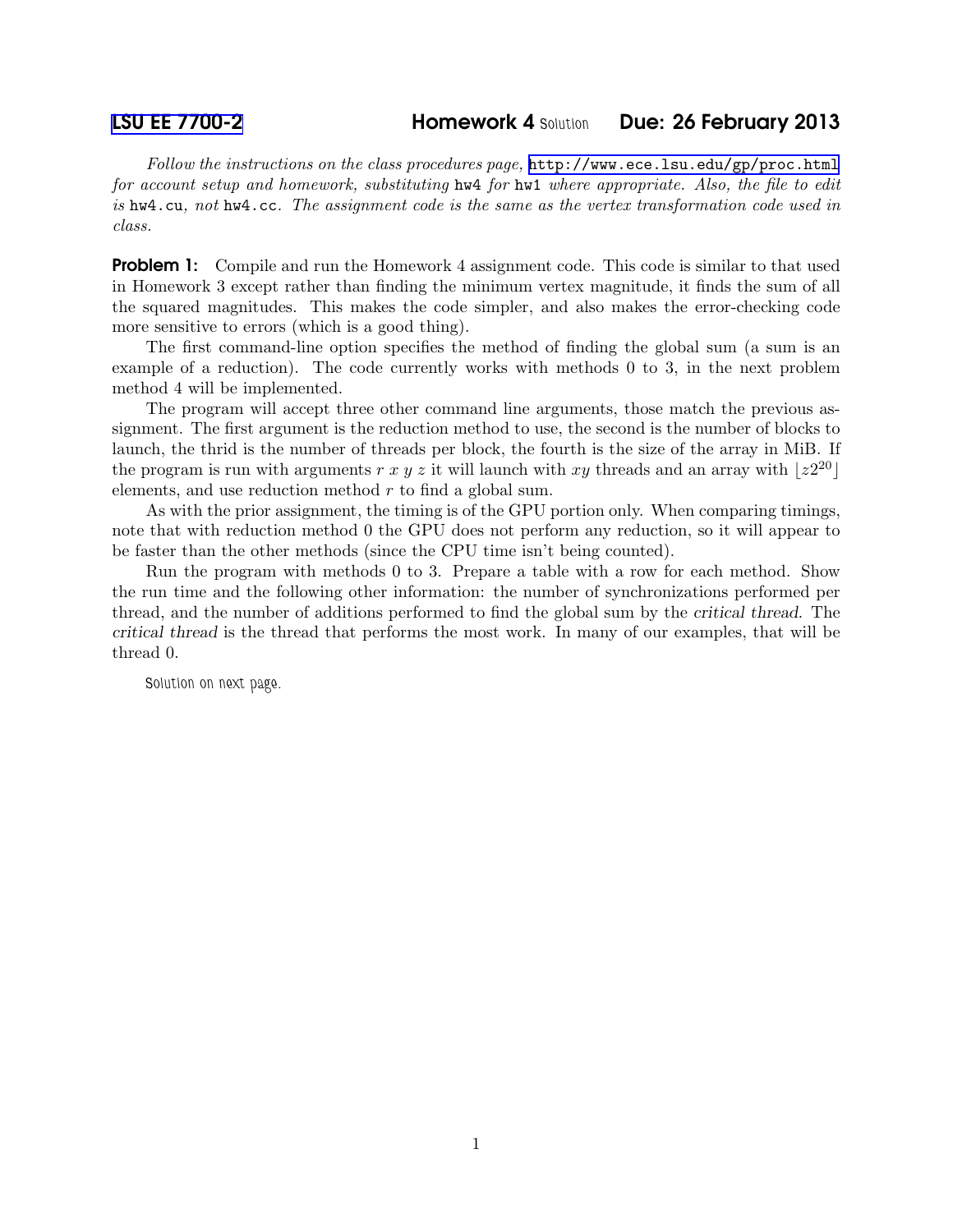*The table appears below, including the data from Problem 3. The data was collected for a Tesla C2050 which has 14 multiprocessors and implements CC 2.0. The code was run at different grid sizes to vary the impact of reduction on execution time.*

*The total number of vertex transformations is the same regardless of the number of blocks. However, the number of reductions is equal to the number of blocks; the number of reductions per multiprocessor appears in the last column. See the Problem 3 solution for a discussion of this data.*

SOLUTION

| Mtd            |      |               |          |              | Grid Block GPU Time Syncs Additions Reductions |              |
|----------------|------|---------------|----------|--------------|------------------------------------------------|--------------|
|                |      | Size Size     | Microsec |              | / Blk / Blk                                    | / MP         |
| 0              | 14   | 1024          | 383      | 0            | $\Omega$                                       | 1            |
| $\mathbf{1}$   | 14   | 1024          | 414      | 1            | 1023                                           | $\mathbf 1$  |
| $\overline{2}$ | 14   | 1024          | 386      | 10           | 10                                             | $\mathbf 1$  |
| 3              | 14   | 1024          | 384      | $1 \quad$    | $31 + 5 = 36$                                  | $\mathbf{1}$ |
| 4              | 14   | 1024          | 383      | 1            | $5 + 5 = 10$                                   | $\mathbf 1$  |
| 0              |      | 224 1024      | 361      | $\mathbf 0$  | 0                                              | 16           |
| $\mathbf{1}$   |      | 224 1024      | 717      | $\mathbf{1}$ | 1023                                           | 16           |
| $\mathbf{2}$   |      | 224 1024      | 357      | 10           | 10                                             | 16           |
| 3              |      | 224 1024      | 354      | $\mathbf{1}$ | 36                                             | 16           |
| 4              |      | 224 1024      | 352      | $\mathbf{1}$ | 10                                             | 16           |
| 0              |      | 1024 1024     | 353      | 0            | 0                                              | 73           |
| $\mathbf{1}$   |      | 1024 1024     | 2573     | $\mathbf{1}$ | 1023                                           | 73           |
| $\overline{2}$ |      | 1024 1024     | 521      | 10           | 10                                             | 73           |
| 3              |      | 1024 1024 427 |          | $\mathbf{1}$ | 36                                             | 73           |
| 4              |      | 1024 1024     | 390      | $\mathbf{1}$ | 10                                             | 73           |
| $\mathbf 0$    | 4096 | 256           | 374      | 0            | 0                                              | 292          |
| $\mathbf{1}$   | 4096 | 256           | 713      | $\mathbf{1}$ | 256                                            | 292          |
| $\overline{c}$ | 4096 | 256           | 364      | 8            | 8                                              | 292          |
| 3              | 4096 | 256           | 314      | $\mathbf{1}$ | 13                                             | 292          |
| 4              | 4096 | 256           | 313      | $\mathbf{1}$ | 10                                             | 292          |

Problem 2: Locate the routine reduction\_method\_4. Add code to this routine so that the reduction is performed by using two tree reductions. In the first reduction each warp will do its own reduction. That is, after the first reduction we'll have the sum of threads 0-31, a separate sum for 32-63, etc. If the block size were 1024 threads (the maximum block size in a Fermi device) we would have 32 separate sums. Use the second reduction to find the sum of these 32 (or fewer) sums.

This can be written so that only one synchronization is needed, between the two reductions.

*The solution code checked into the repository in file name* hw4-sol.cu*. An htmlized version posted at* <http://www.ece.lsu.edu/gp/2013/hw4-sol.cu.html>*.*

**Problem 3:** Add the data for your reduction routine to the table. Comment on the performance of each method. Which do you think should be used?

*If our goal is to evaluate which reduction method is fastest we should run configurations with the maximum number* of threads and with the fewest vertices per thread. Since the default array size is  $2^{20}$  that would be a block size of 1024